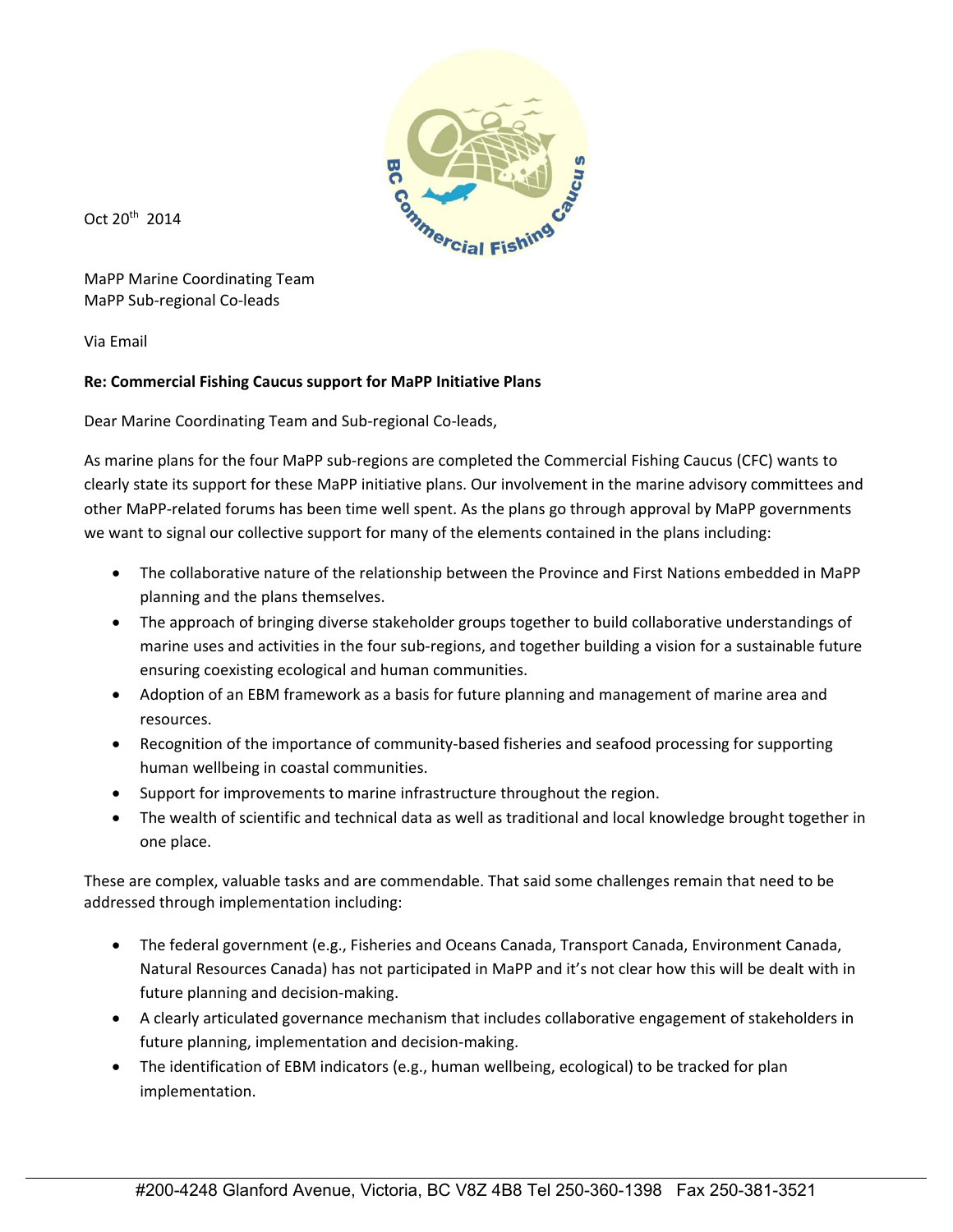- A clearly articulated conflict resolution process to support future planning and decision‐making.
- The mapping of spatial zones (PMZs and SMZs) and the application of IUCN categories for PMZs in the absence of consideration of the full values associated with commercial fishing.

## **Spatial Zones**

The CFC supports the use of spatial zoning as one component for implementing ecosystem-based management in the marine environment. Properly designed, spatial zones can help achieve desired ecological, cultural, social and economic objectives; reduce conflict and support monitoring and adaptive management.

However, the spatial zones (specifically PMZs and SMZs) included in the MaPP sub‐regional plans pose a real challenge for the CFC. Notwithstanding the very clear clarification "All spatial recommendations in this marine plan provide policy guidance intended to inform the decision making process regarding uses and activities in the areas identified. The PMZs recommended in this marine plan are not designating marine protected areas (MPAs). The appropriate policy and legal instruments for achieving stated zoning objectives will be determined during plan implementation… Interpretation of the IUCN categories in the Recommended Uses and Activities Tables and / or zoning maps does not imply management direction for marine uses and activities outside of provincial regulatory authority. Additionally, identification of PMZs and the use of IUCN categories are not intended to predetermine the outcome of other related planning processes and should not be interpreted as such," we remain concerned about future interpretation of the recommendations.

Our concerns are based on a number of considerations including the following:

- 1) Because the federal government did not participate in the MaPP process the spatial zones were developed without full consideration of their potential impact on commercial fisheries, as almost all the designated areas encompass important fishing grounds.
- 2) Given that the potential impact on commercial fisheries did not fully inform the design of the spatial zones, existing management practices associated with commercial fishing and local knowledge held by commercial fishermen did not adequately inform the designations.
- 3) Design and designation of spatial zones did not employ analysis of the four dimensions associated with marine analysis associated with commercial fishing: sea bottom, water column, sea surface, and timing. Consideration of these dimensions is a primary tool for conflict resolution in a marine context.
- 4) The MaPP plans anticipate that a future process that engages the federal government will address the interests of commercial fishermen. This is not certain. In addition, many of the PMZs are provided an IUCN category that will/may preclude commercial fishing. This may prejudice future decision‐making given that First Nations and the Province have endorsed application of the categories.

Through the Marine Advisory Committees and various communications the CFC has consistently raised concerns in relation to the spatial zones. We are of the view that zoning in the MaPP plans should have been presented as defining areas of interest based on specific criteria (e.g., sensitive ecosystems, cultural features, habitat values, marine uses). This approach would ensure that the traditional and local knowledge, scientific data and other factors that inform MaPP spatial zones would be available for future planning (e.g., MPA networks) as contemplated by MaPP while limiting the opportunity for misinterpretation of the intent.